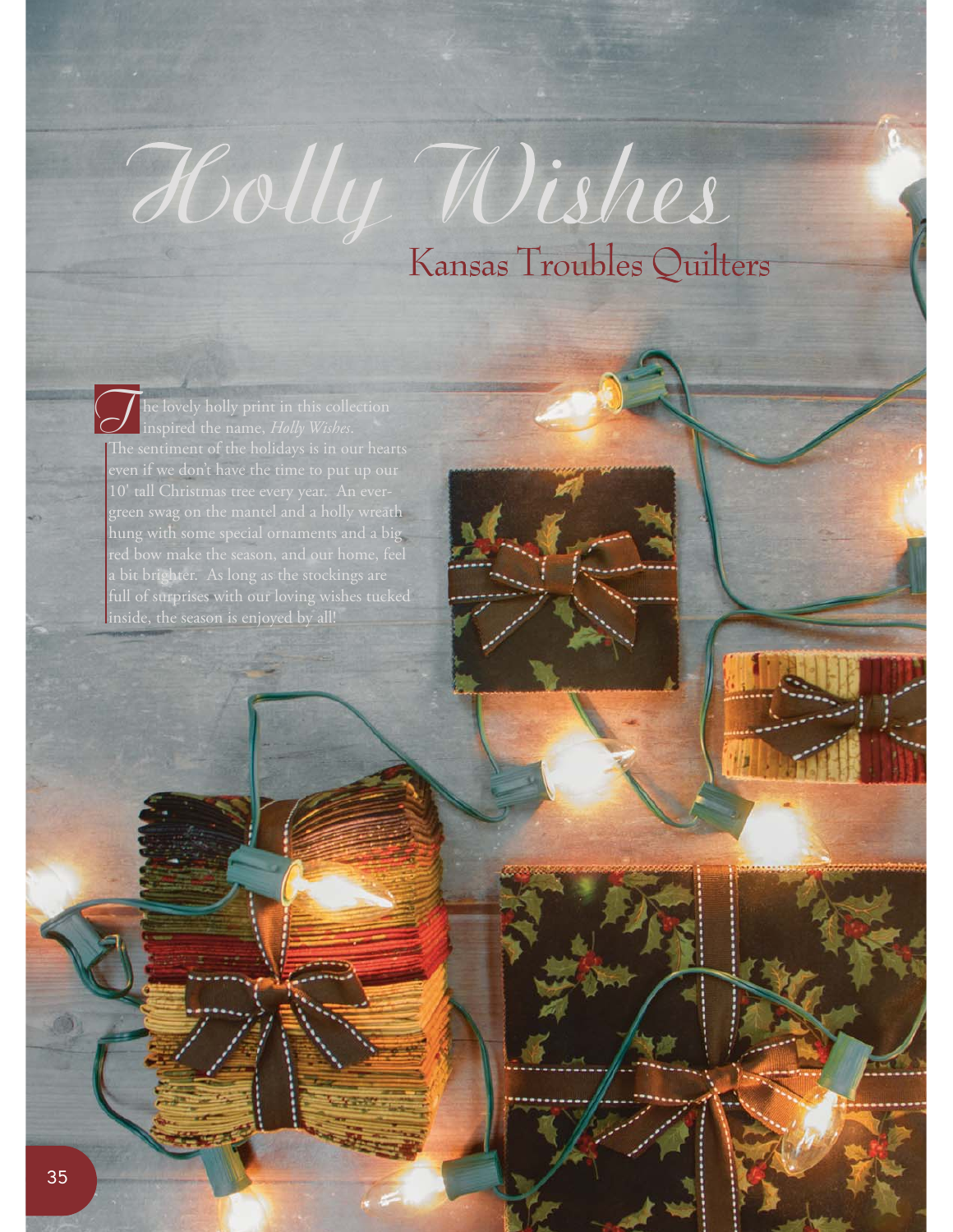

**№ 9443 21 Tonal Tan**

**№ 9442 21 Tan**



**№ 9440 11\* Tan**



**№ KT 55021/ KT 55021G**  A Wish and A PrayerSize: 36" x 36"



**№ 9446 15\* Gold**

*Moda* HOLIDAY FABRIC COLLECTION 2014

**Gold**

**Gold**

**Gold**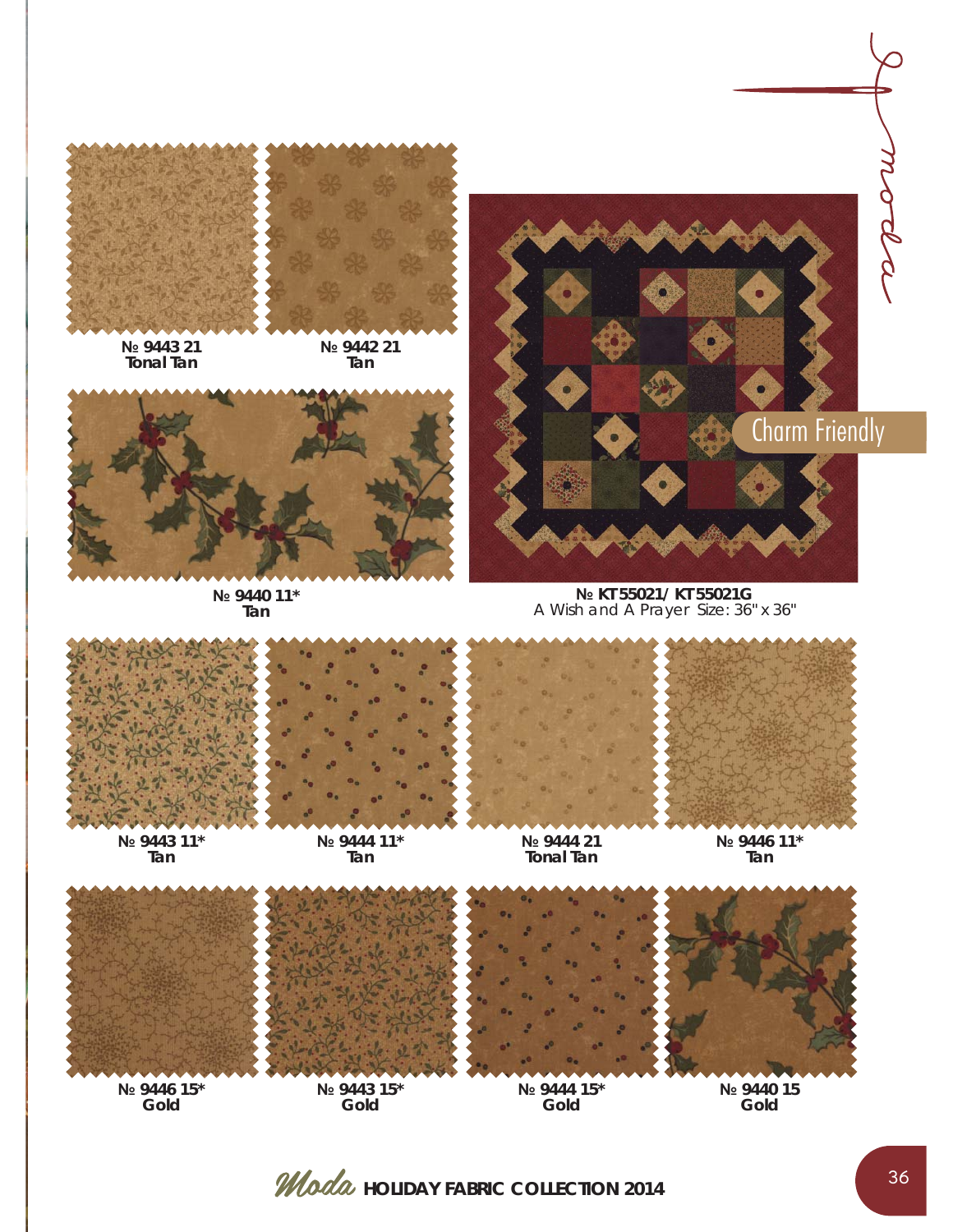

10 **www.modafabrics.com**